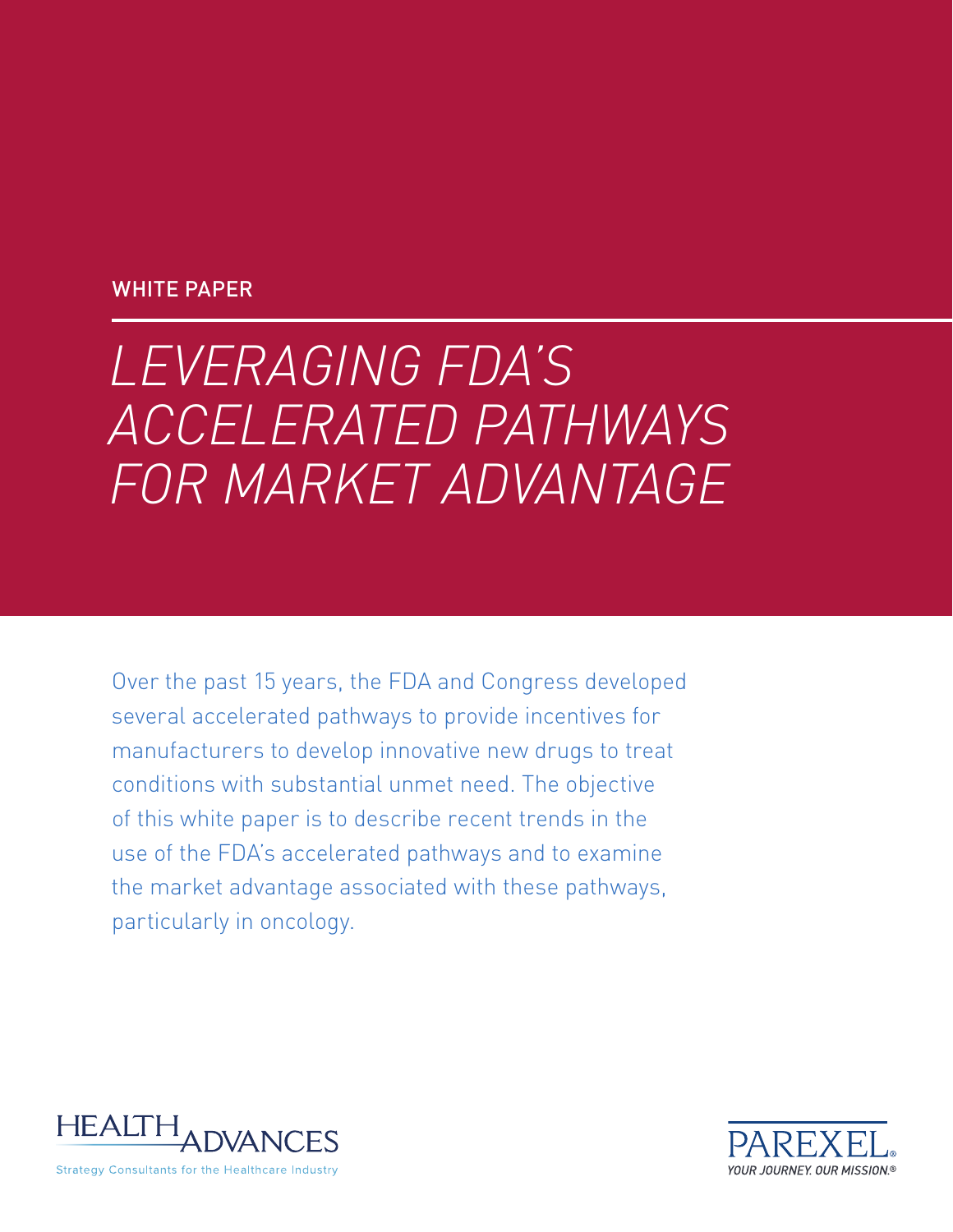# OVERVIEW OF ACCELERATED PATHWAYS

Several acts of legislation overhauled the regulatory process for drug approvals in the US and enabled the FDA to create expedited programs and special designations to stimulate and accelerate novel drug development (Table 1). Collectively, these programs and designations have become known in the industry as "accelerated pathways."

Different accelerated pathways focus on different characteristics of drugs and target indications, and drugs may qualify for more than one pathway. The focus and benefits of the different pathways are summarized in Table 2.

AstraZeneca's TAGRISSO® (osimertinib) is an example of how a manufacturer can use multiple pathways to significantly accelerate development timelines.

TAGRISSO® was granted four accelerated pathways (Figure 1). The IND for TAGRISSO® was filed in June 2013, and TAGRISSO® was awarded fast track designation in November 2013. Based on its Phase 1 data showing disease control in 94% of patients, TAGRISSO® was granted breakthrough designation in April 2014.<sup>1</sup> In September 2014, the FDA granted TAGRISSO® orphan drug designation. The NDA for TAGRISSO® was filed on a rolling basis, with the first portion submitted January 2015 and the third and final portion submitted in June 2015, and TAGRISSO® was awarded priority review. Finally, in November 2015, TAGRISSO® was granted accelerated approval for the treatment of EGFR T790M mutation-positive metastatic non-small cell lung cancer (NSCLC) who have progressed on or after EGFR tyrosine kinase inhibitor (TKI) therapy.2 Approval was granted based on two Phase II studies showing a complete or partial reduction in tumor size (i.e., objective response

## **Table 1. Legislation Establishing FDA Accelerated Pathways**

|                                                            | <b>Orphan Drug Act</b><br>1983                                                                                                                                   | <b>PDUFAI</b><br>1992                                                                                                                                             | <b>FDAMA</b><br>(under PDUFA II)<br>1997                                          | <b>FDASIA</b><br>(under PDUFAV)<br>2012                                                                                                 |
|------------------------------------------------------------|------------------------------------------------------------------------------------------------------------------------------------------------------------------|-------------------------------------------------------------------------------------------------------------------------------------------------------------------|-----------------------------------------------------------------------------------|-----------------------------------------------------------------------------------------------------------------------------------------|
| <b>Purpose</b>                                             | • To simulate interest<br>in drug development<br>for orphan diseases<br>that affect <200,000<br>people                                                           | • To address "drug<br>lag" in the US                                                                                                                              | • To recognize the<br>changes in which<br>FDA will operate in<br>the 21st century | • To expand FDA's<br>authorities, promote<br>innovation, and<br>increase stakeholder<br>involvement                                     |
| <b>Key Elements</b>                                        | • Provided incentives<br>to manufacturers:<br>- Development<br>grants<br>$-50\%$ tax credits<br>for clinical trial<br>expenses<br>- 7 year market<br>exclusivity | • Authorized collection<br>of user fees to<br>increase scientific<br>staffing and<br>upgrade information<br>technology systems<br>• Reauthorized every<br>5 years | • Established:<br>- Clinicaltrials.gov<br>- Biologic License<br>Application (BLA) | • New user fees<br>for generic and<br>biosimilar drugs<br>• Incentives for<br>antibiotics (GAIN Act)                                    |
| <b>Accelerated</b><br><b>Pathways</b><br><b>Introduced</b> | • Orphan drug<br>designation                                                                                                                                     | • Priority review                                                                                                                                                 | $\bullet$ Fast track<br>designation                                               | · Breakthrough<br>designation<br>· QIDP designation<br>• Accelerated approval<br>• Rare pediatric<br>disease priority<br>review voucher |

Source: FDA Guidance on Expedited Programs for Serious Conditions, May 2014.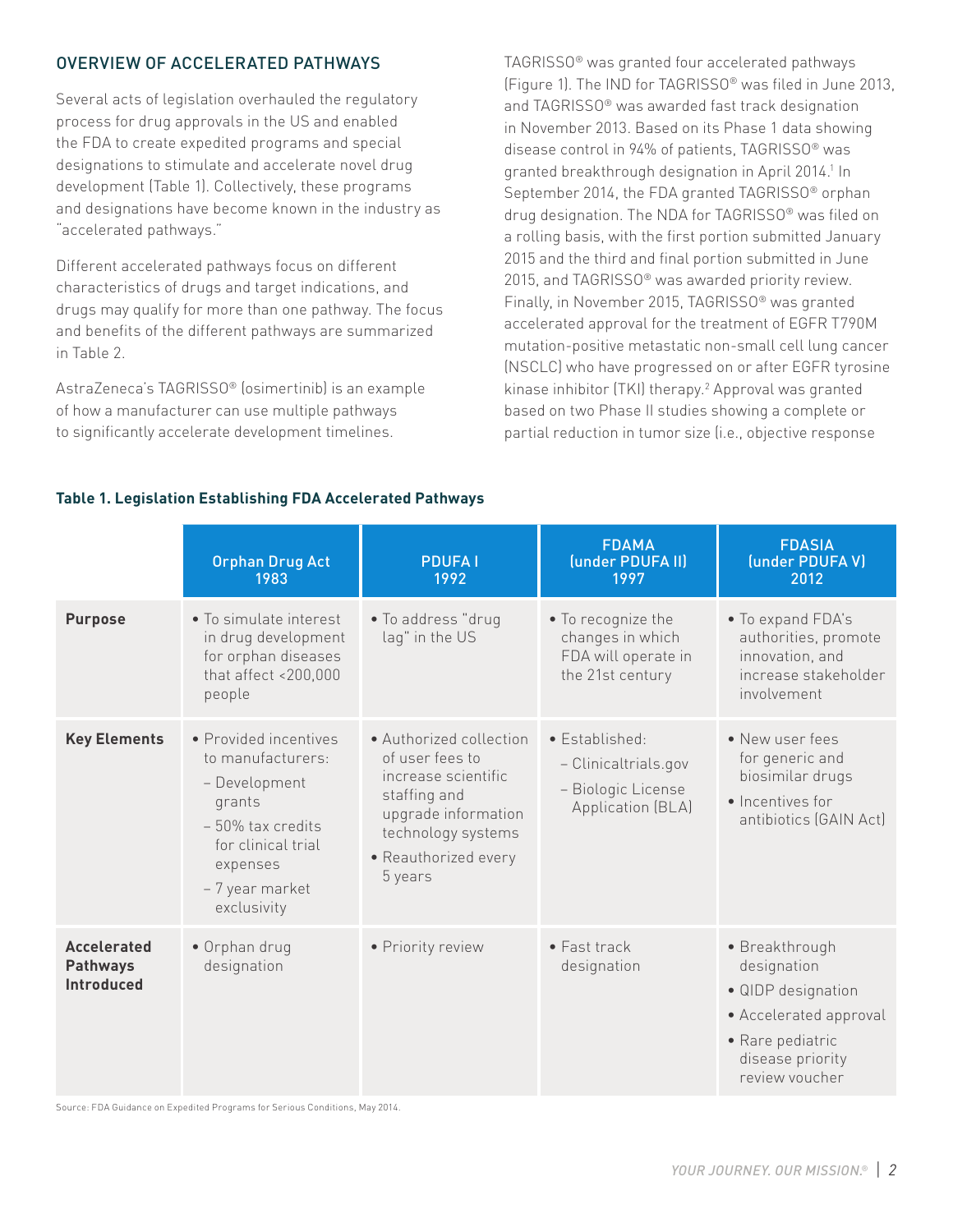#### **Table 2. Summary of FDA Accelerated Pathways**

| Pathway                                                                         | <b>Focus</b>                                                                                                                                                                         | <b>Benefits</b>                                                                                                                                                                                                                                                                                                               | Impact                                                                                                |
|---------------------------------------------------------------------------------|--------------------------------------------------------------------------------------------------------------------------------------------------------------------------------------|-------------------------------------------------------------------------------------------------------------------------------------------------------------------------------------------------------------------------------------------------------------------------------------------------------------------------------|-------------------------------------------------------------------------------------------------------|
| Orphan<br><b>Designation</b>                                                    | • Drugs that target rare diseases<br>or conditions affecting <200,000<br>people in the US                                                                                            | • FDA guidance on protocol<br>development for clinical trials<br>• Development grants<br>• Small trial sizes<br>• Eligibility for accelerated approval<br>or priority review<br>• PDUFA fees waiver<br>• 7 years of market exclusivity<br>• Tax credits<br>• Priority review vouchers for rare<br>pediatric disease approvals | • As of 2015,<br>437 drugs were<br>approved with<br>orphan designation<br>(compared to 10 in<br>1982) |
| <b>Priority</b><br>Review <sup>1</sup>                                          | • Drugs that provide a significant<br>improvement in safety or<br>effectiveness for a serious<br>condition                                                                           | • Shortened review of marketing<br>application (6 months vs. 10-month<br>standard review)                                                                                                                                                                                                                                     | • Median time to<br>approval was<br>reduced from 19<br>(1993) to 10 months<br>[2012]                  |
| <b>Fast Track</b><br><b>Designation</b>                                         | • Drugs that demonstrate the<br>potential to address unmet<br>medical needs for a serious<br>or life-threatening disease or<br>condition                                             | • Frequent interactions with the FDA<br>and the possibility for rolling review<br>and/or priority review                                                                                                                                                                                                                      | • As of 2015,<br>114 drugs were<br>approved with<br>fast track                                        |
| <b>Breakthrough</b><br><b>Designation</b>                                       | • Drugs that target a serious<br>or life-threatening disease or<br>condition, where preliminary<br>clinical evidence indicates<br>substantial improvement over<br>existing therapies | · Intensive guidance on efficient<br>clinical trial design, frequent<br>interaction with the FDA, and the<br>possibility for rolling review and/or<br>priority review                                                                                                                                                         | • As of 2015,<br>22 drugs were<br>approved with<br><b>BTD</b>                                         |
| Qualified<br><b>Infectious</b><br><b>Disease</b><br>Product (QIDP) <sup>2</sup> | • Antibacterial and antifungal<br>drugs intended to treat serious<br>and life-threatening infections                                                                                 | • Potential eligibility for fast track<br>designation and, priority review<br>upon submission of an NDA or<br>supplement for that use                                                                                                                                                                                         | • As of 2015,<br>6 drugs were<br>approved with<br>QIDP                                                |
| <b>Accelerated</b><br>Approval                                                  | • Drugs that target a serious<br>or life-threatening disease or<br>condition, where a surrogate<br>endpoint is reasonably likely to<br>predict clinical benefit                      | • Early approval based on an effect<br>of the treatment on a surrogate<br>endpoint or an intermediate clinical<br>endpoint that is reasonably likely to<br>predict a drug's clinical benefit                                                                                                                                  | $\bullet$ As of 2015,<br>74 drugs were<br>approved with AA                                            |

1. Not explicitly an accelerated pathway, but strongly associated with use of accelerated pathways

2. Not analyzed in this paper since priority review is usually applied for at the time of NDA filing rather than during development

Source: FDA Guidance on Expedited Programs for Serious Conditions May 2014, PAREXEL Biopharmaceutical R&D Statistical Sourcebook 2015/2016.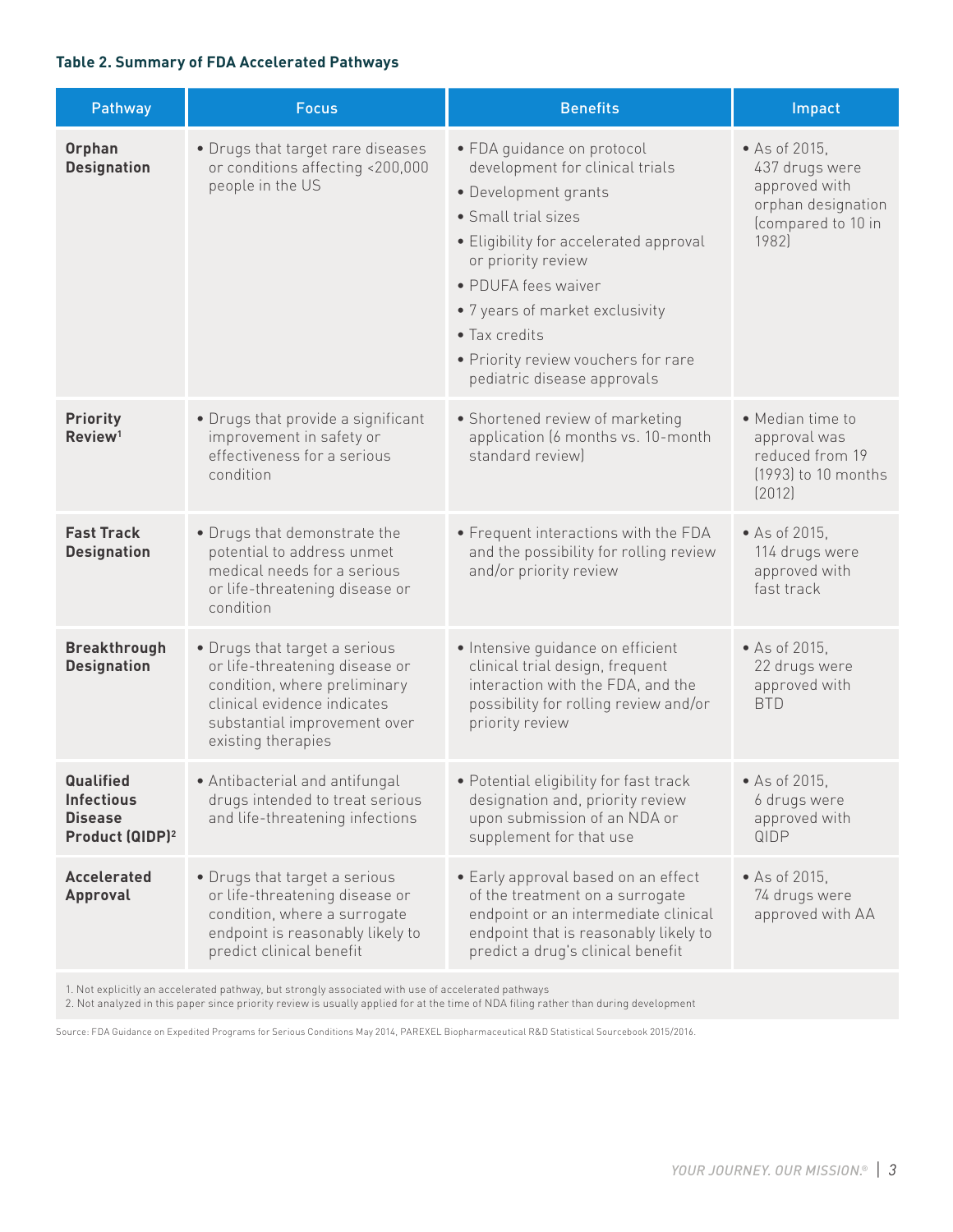

Source: Health Advances analysis, FDA, company press releases.

rate), a surrogate endpoint. By leveraging all possible accelerated pathways and executing a highly efficient development plan, TAGRISSO® was able to compress its clinical development and regulatory approval timelines, reaching the market only 2.5 years after IND filing, a remarkable achievement compared to the industry average of approximatley 8 years.

# RECENT TRENDS IN THE USE OF ACCELERATED PATHWAYS

Of the 182 new drugs approved by the FDA between 2011 and 2015, 103 (57%) drugs participated in at least one of the FDA's accelerated pathways. 71 drugs received orphan drug status, 69 drugs received fast track designation, 23 drugs received accelerated approval, 22 drugs received breakthrough designation, and 6 drugs received QIDP designation.3 The stacking of designations has increased over time, especially following the introduction of breakthrough designation in 2013 (Figure 2).

Oncology drugs, which account for a substantial share of new drug approvals in recent years, received the majority of accelerated pathway designations (Figure 3). Stacking multiple accelerated pathways was a common trend among oncology drugs. Among oncology drugs receiving accelerated approval, all but one (IBRANCE® (palbociclib) for ER+ breast cancer) were orphan drugs, and most also received fast track designation, breakthrough designation, or both. The disease areas in which accelerated pathways were the next most common were anti-infectives, reflecting FDA recognition of the need for more antibiotic options in the face of increasing drug resistance, followed by digestive and metabolic conditions.

# New Drug Approvals in FDA\*



\*Pathways tracked include orphan, fast track, breakthrough, qualified infectious disease product, and accelerated approval.

Source: Health Advances analysis, FDA New Drug Summary (2011-2015).

# MARKET ADVANTAGES OF ACCELERATED **PATHWAYS**

Regression analysis of all oncology drugs approved between 2011 and 2015 shows that breakthrough designation is associated with commercial benefits in terms of shorter time to market, defined as time from IND filing to FDA approval, and higher projected peak sales, based on EvaluatePharma<sup>®</sup> projections (Figure 4). Specifically, breakthrough designation is associated with higher projected peak sales of over \$1.0B (p<0.01) and reduced time to market by ~2.8 years (p=0.04). Fast track designations also have positive effects, but these are not statistically significant. Accelerated approval does not show statistically measurable effects, but this is likely due to designation stacking: at least 86% of breakthrough designation oncology drugs also received fast track designation, accelerated approval, or both, so the benefits of accelerated approval are captured in the benefits ascribed to the other pathways.<sup>4</sup>

When the stacking of accelerated pathways was considered, oncology drugs that received fast track designation, breakthrough designation, and accelerated approval were associated with higher projected peak sales of nearly  $$1.4B$  (p = 0.01) relative to drugs without these stacked designations. The stacking of breakthrough designation and accelerated approval was associated with shorter time to market than oncology drugs without this stacking by ~4.4 years (p=0.03). For example, KEYTRUDA® (pembrolizumab), which received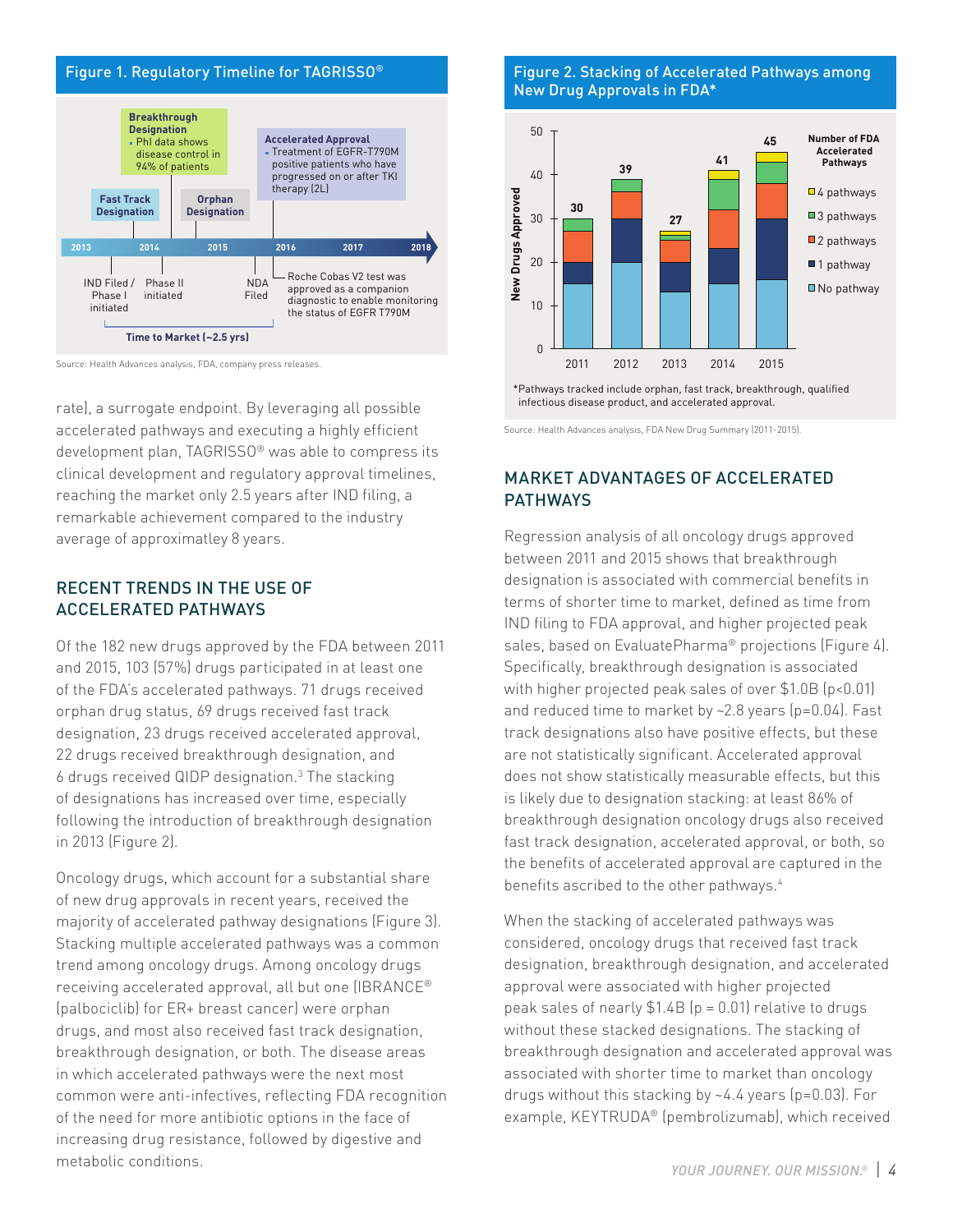# Figure 3. Accelerated Pathways and Combinations for New Drug Approvals, By Disease Area



both breakthrough designation and accelerated approval, is projected to attain sales of ~\$6B by 2022, and it obtained FDA approval within 3.7 years of IND filing. Another oncology drug, IMBRUVICA®, which received fast track designation, breakthrough designation, and accelerated approval, is projected to attain sales of ~\$4B by 2022, and it received FDA approval within 5.2 years of IND filing.<sup>5</sup>

# USE OF ACCELERATED PATHWAYS FOR MARKET ADVANTAGE: CASE STUDY OF PD-1 DRUGS

The strategic application and sequencing of accelerated pathways can provide market advantage in situations where competitor products cannot be easily differentiated. One example is the class of PD-1/PD-L1 checkpoint inhibitors, breakthrough immuno-oncology therapies that can significantly improve patient survival and tumor response rates relative to current regimens. While several PD-1 drugs are marketed or are in development, studies to-date have suggested roughly comparable efficacy among competing agents in this class.

The two leading anti-PD-1 agents, BMS' OPDIVO® (nivolumab) and Merck's KEYTRUDA® (pembrolizumab), were able to stack multiple accelerated pathways to reach the market more quickly and obtain competitive advantage over other anti-PD-1 drugs in the key indications of melanoma and NSCLC. KEYTRUDA® and OPDIVO® received accelerated approvals for melanoma within a few months of each other in 2014.<sup>6</sup> During clinical development, both drugs received breakthrough designations based on preliminary clinical evidence that the drugs provided substantial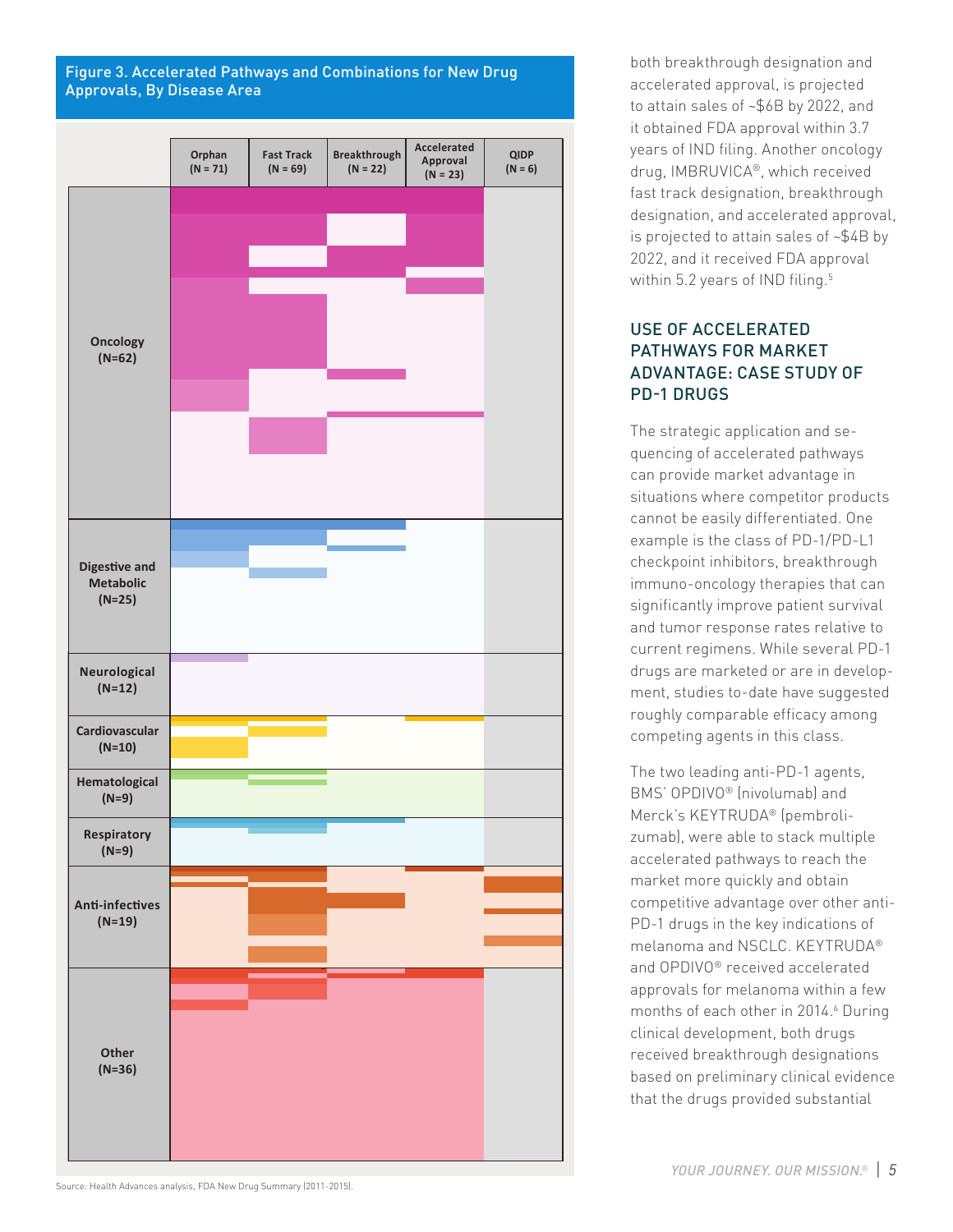### **Table 3. PD-1 Drugs in Development with a Breakthrough Designation for their Lead Indication**

| Drug       | Manufacturer | Lead<br><b>Indications</b> | <b>BTD Date</b>  | <b>Expected</b><br>Approval<br><b>Timeline</b>       |
|------------|--------------|----------------------------|------------------|------------------------------------------------------|
| Avelumab   | Pfizer       | Merkel cell<br>carcinoma   | November<br>2015 | Expected<br>NDAfiling: H2<br>2016                    |
| Durvalumab | Astra7eneca  | Bladder<br>cancer          | February<br>2016 | Phase III<br>primary<br>completion:<br>November 2017 |

\*Only represents indications that received breakthrough designation; does not include all indications in development.

Source: FDA, company press releases and investor reports.

clinical improvement over available therapies (Figure 5). Breakthrough designation enabled the companies to obtain more intensive FDA guidance on clinical trial design. For example, both OPDIVO® and KEYTRUDA® received accelerated approvals in advanced melanoma based on substantial improvements observed in surrogate endpoints such as overall response rate (ORR).7 Additionally, the FDA advised on the use of biomarkers, such as the approval of KEYTRUDA® for the treatment of PD-L1 positive NSCLC patients with a companion diagnostic to monitor PD-L1 status in patients. This high level of FDA engagement was likely a key factor to enable accelerated approval based on surrogate endpoints, which saved at least 2 years in time to market. Both drugs also received orphan designations in patients with advanced melanoma with disease progression despite initial treatment with either YERVOY® (ipilimumab) or a BRAF inhibitor (for BRAF V600 positive patients).<sup>8</sup>

Since KEYTRUDA® and OPDIVO® have been approved for melanoma and NSCLC, any new drugs that seek to enter these indications face a higher barrier to entry. Thus, later PD-1 entrants such Merck KGaA and Pfizer's avelumab and AstraZeneca's durvalumab are currently leveraging breakthrough designations in different indications (Table 3). For example, durvalumab obtained breakthrough designation in bladder cancer, while avelumab obtained breakthrough designation in Merkel cell carcinoma based on early efficacy data in these high unmet need conditions.

While market factors could affect the sustainability of market advantage, accelerated pathways have certainly helped prime the commercial success of breakthrough drugs in the PD-1 class.

# Figure 4. Regression Analysis of Commercial Benefits for New Drug Approvals (2011-2015)



Source: Health Advances analysis, FDA New Drug Summaries (2011-2015), FDA Summary Review Documents, Sales Projections from EvaluatePharma®.

# Figure 5. PD-1 Drugs that were FDA Approved with Multiple Accelerated Pathways\*



\* In addition, OPDIVO® has been approved in second-line (2L) renal cell carcinoma and 2L Hodgkin lymphoma, and it is currently in development for head and neck cancer. KEYTRUDA® is currently in development for colorectal cancer and classical Hodgkin lymphoma. TECENTRIQ® is currently in development for NSCLC.

Source: FDA Summary Review Documents, company press releases.

# FUTURE CONSIDERATIONS

In conclusion, companies developing breakthrough oncology drugs have been able to successfully leverage the FDA's accelerated pathways to reach the market more quickly and to enhance their commercial prospects. The lessons learned from the PD-1 class will be important for several emerging breakthrough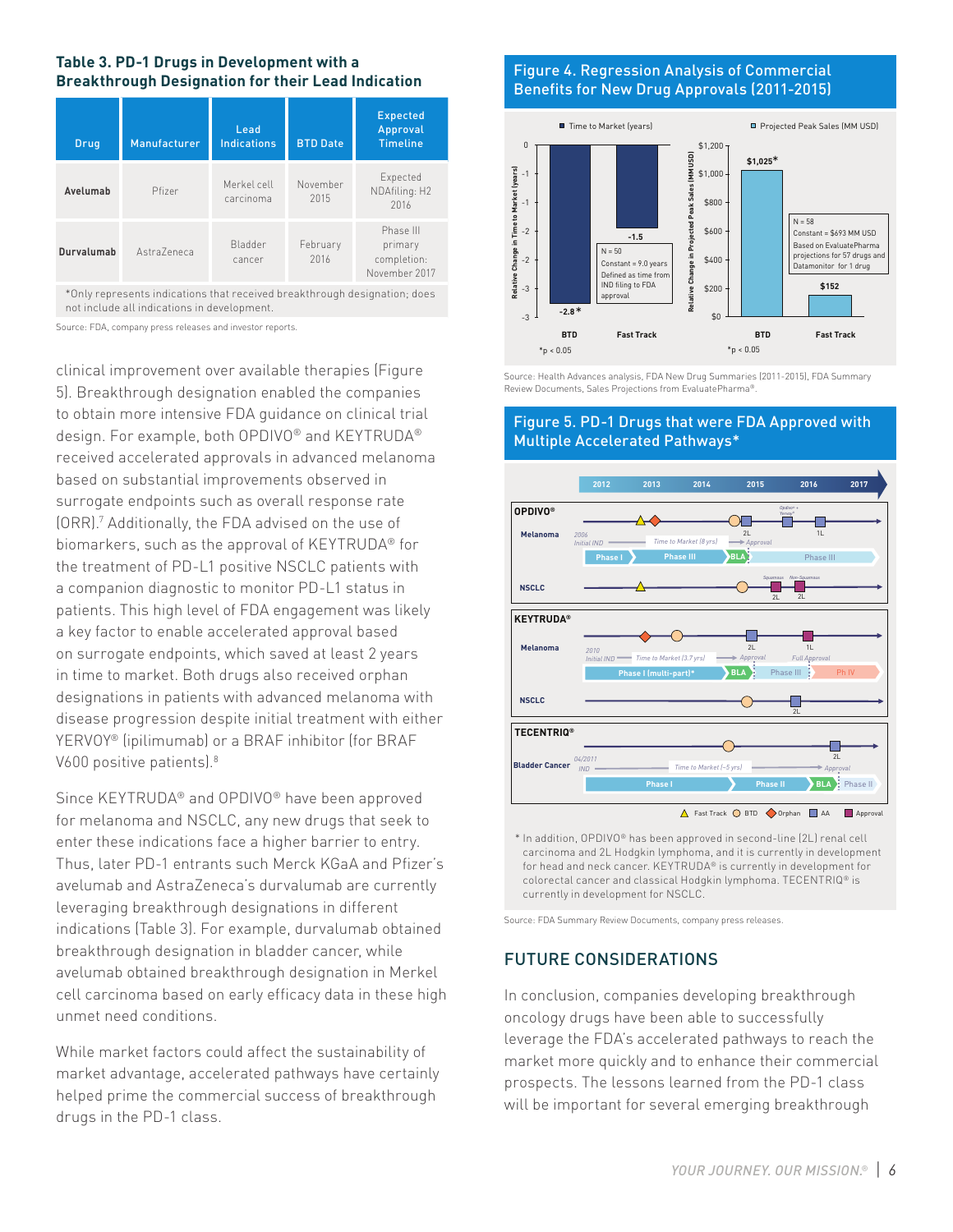therapies in oncology such as CAR-T, as well as novel therapies in multiple indications that utilize gene editing such as through CRISPR. Companies developing new drugs may be able to accelerate time to market and achieve first-mover advantage through a carefullycrafted strategy of prioritizing indications with greater potential to leverage accelerated pathways.

# **REFERENCES**

- 1 Jänne PA, *et al*. Clinical activity of the mutant selective EGFR Inhibitor AZD9291 in patients (pts) with EGFR inhibitor resistant non-small cell lung cancer (NSCLC). Presented at the American Society of Clinical Oncology (ASCO) Annual Meeting, Chicago, IL, USA; 30 May - 3 June 2014. Abstract available at: http://abstracts.asco. org/144/AbstView\_144\_129721.html. Data cited was included in final data presentation on 31 May 2014: Session: Targeting EGFR: The Next 10 Years; Clinical Science Symposium.
- 2 U.S. Food and Drug Administration (FDA), Accessed at: http://www.fda.gov/newsevents/newsroom/ pressannouncements/ucm472525.htm
- 3 U.S. Food and Drug Administration (FDA), Accessed at: http://www.fda.gov/downloads/Drugs/ DevelopmentApprovalProcess/DrugInnovation/ UCM485053.pdf
- 4 Source of time from IND to approval: U.S. Food and Drug Administration, Analysis of respective FDA summary review documents. Accessed at https:// www.accessdata.fda.gov/scripts/cder/drugsatfda/
- 5 Health Advances Analysis; Source of Sales Data: EvaluatePharma® Projections. Accessed at:

www.evaluategroup.com/public/EvaluatePharmaoverview.aspx

- 6 U.S. Food and Drug Administration, Hematology/ Oncology (Cancer) Approvals & Safety Notifications. Accessed at: http://www.fda.gov/Drugs/ InformationOnDrugs/ApprovedDrugs/ucm279174.htm
- 7 U.S. Food and Drug Administration, Novel Drugs, Approved Using Surrogate Endpoints. Accessed at: www.fda.gov/downloads/newsevents/testimony/ ucm445375.pdf
- 8 U.S. Food and Drug Administration, 2015 CDER Rare Disease And Orphan Drug Designated Approvals. Accessed at: https://www.accessdata.fda.gov/scripts/ opdlisting/oopd/

# ABOUT THE AUTHORS:

Andrew Funderburk and Sheela Hegde are Partners in Health Advances' Boston office. Amie Shei is an Associate and Kavitha Gnanasambandan is a Senior Analyst at Health Advances.

# ABOUT HEALTH ADVANCES:

Founded in 1992, Health Advances is a leading healthcare strategy firm advising clients in the biopharma, device, diagnostic, and health IT sectors. Industry executives and investors rely on Health Advances to advise them on their most challenging commercial and strategic decisions. Health Advances is a standalone operating unit of PAREXEL. For more information regarding our consulting services, visit www.healthadvances.com.

## **Our regional leads are always available for a conversation.**

# **THE AMERICAS**

**Jim Park** +1 781 434 4086 jim.park@PAREXEL.com

**EUROPE & ASIA PACIFIC Heather Alford** +44 (1) 895 61 4632 heather.alford@PAREXEL.com

#### **HEALTH ADVANCES**

**Andrew Funderburk, Partner Sheela Hegde, Partner** +1 781 647 3435 afunderburk@healthadvances.com shegde@healthadvances.com